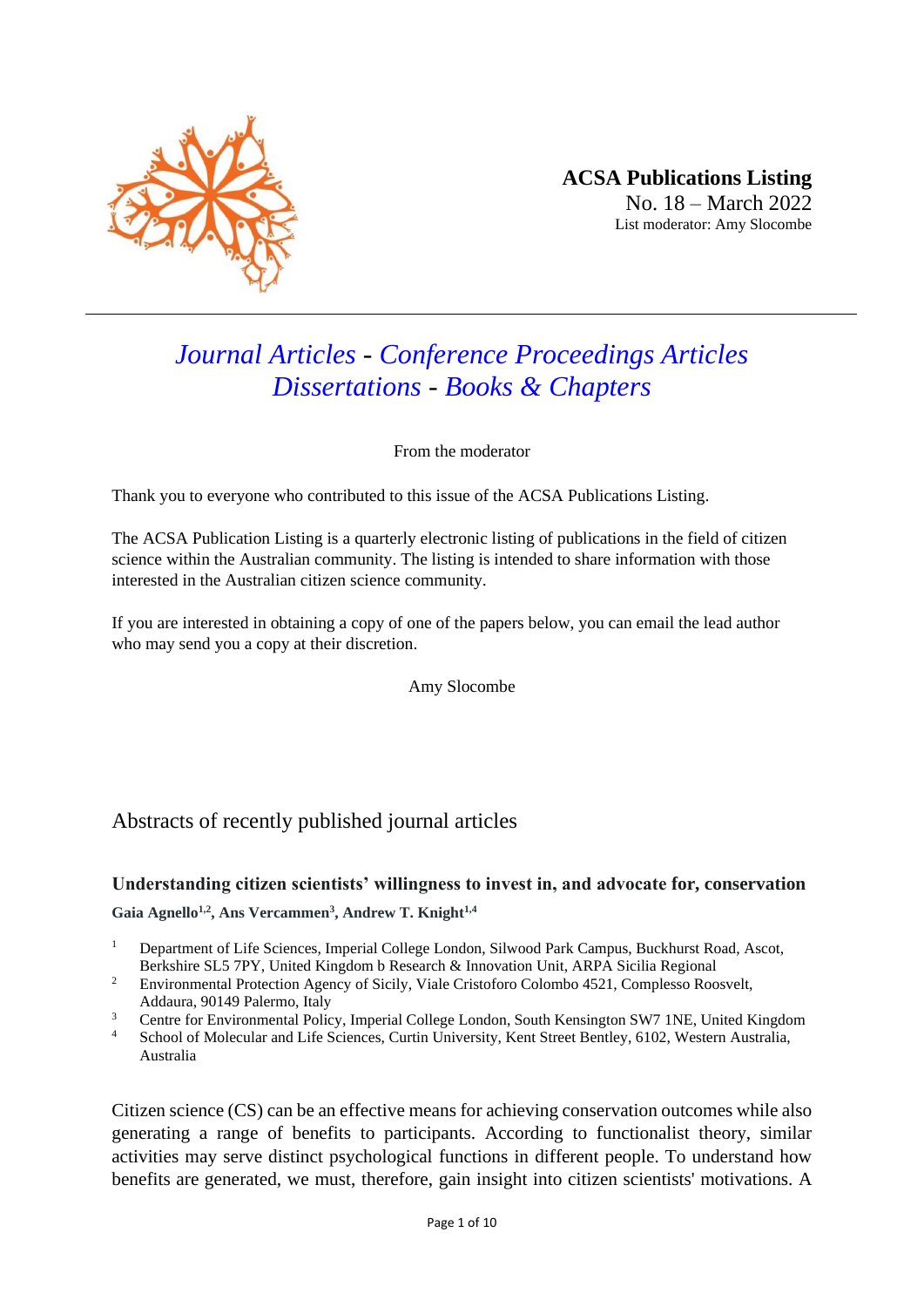question that has yet to be addressed, is the extent to which motivations and perceived benefits may affect participants' engagement and productivity. We surveyed participants in a diverse range of CS programmes in the South-east of England using a modification of the Volunteer Functions Inventory (VFI). We then linked variation in motivations and perceived benefits to participant-specific project outputs (effort and time invested) and outcomes (willingness to advocate for the cause).

Citizen scientists were most motivated by personally held values and by the opportunity to engage with nature. However, the relative importance of the various motivators differed significantly between programmes. Participants most commonly reported altruistic benefits, e.g. contributing to community needs. The strongest drivers of personal investment appeared to be social motivations and the desire to learn or share knowledge. Those motivated by personally held values and by knowledge were also more likely to advocate. The modified VFI offers a nuanced understanding of citizen scientists' motivations and lays the foundation for an evidence-based approach to designing, implementing and evaluating CS. However, the study offers but a snapshot, and longitudinal studies will be crucial to capture the dynamic relationship between motivations, benefits and the factors that drive engagement and retention.

Published 28 Nov 2021 in *Biological Conservation* Vol 256 doi:<https://doi.org/10.1016/j.biocon.2021.109422>

## **Nature-Based Citizen Science as a Mechanism to Improve Human Health in Urban Areas**

**Craig R. Williams<sup>1</sup> , Sophie M. Burnell<sup>1</sup> , Michelle Rogers<sup>1</sup> , Emily J. Flies<sup>2</sup> , Katherine L. Baldock<sup>3</sup>**

- <sup>1</sup> UniSA Clinical and Health Science, University of South Australia, GPO Box 2471, Adelaide, SA 5001, Australia
- <sup>2</sup> School of Natural Sciences, University of Tasmania, Private Bag 55, Hobart, TAS 7001, Australia
- <sup>3</sup> UniSA Allied Health and Human Performance, University of South Australia, GPO Box 2471, Adelaide, SA 5001, Australia

The world is becoming increasingly urbanised, impacting human interactions with natural environments (NEs). NEs take a number of forms, ranging from pristine, modified, to built NEs, which are common in many urban areas. NEs may include nature-based solutions, such as introducing nature elements and biological processes into cities that are used to solve problems created by urbanisation. Whilst urbanisation has negative impacts on human health, impacting mental and physical wellbeing through a number of mechanisms, exposure to NEs may improve human health and wellbeing. Here, we review the mechanisms by which health can be improved by exposure to NEs, as explained by Stress Reduction Theory, Attention Restoration Theory, and the 'Old Friends'/biodiversity hypothesis. Such exposures may have physiological and immunological benefits, mediated through endocrine pathways and altered microbiota. Citizen Science, which often causes exposure to NEs and social activity, is being increasingly used to not only collect scientific data but also to engage individuals and communities. Despite being a named component of scientific and environmental strategies of governments, to our knowledge, the intrinsic health benefits of Citizen Science in NEs do not form part of public health policy. We contend that Citizen Science programs that facilitate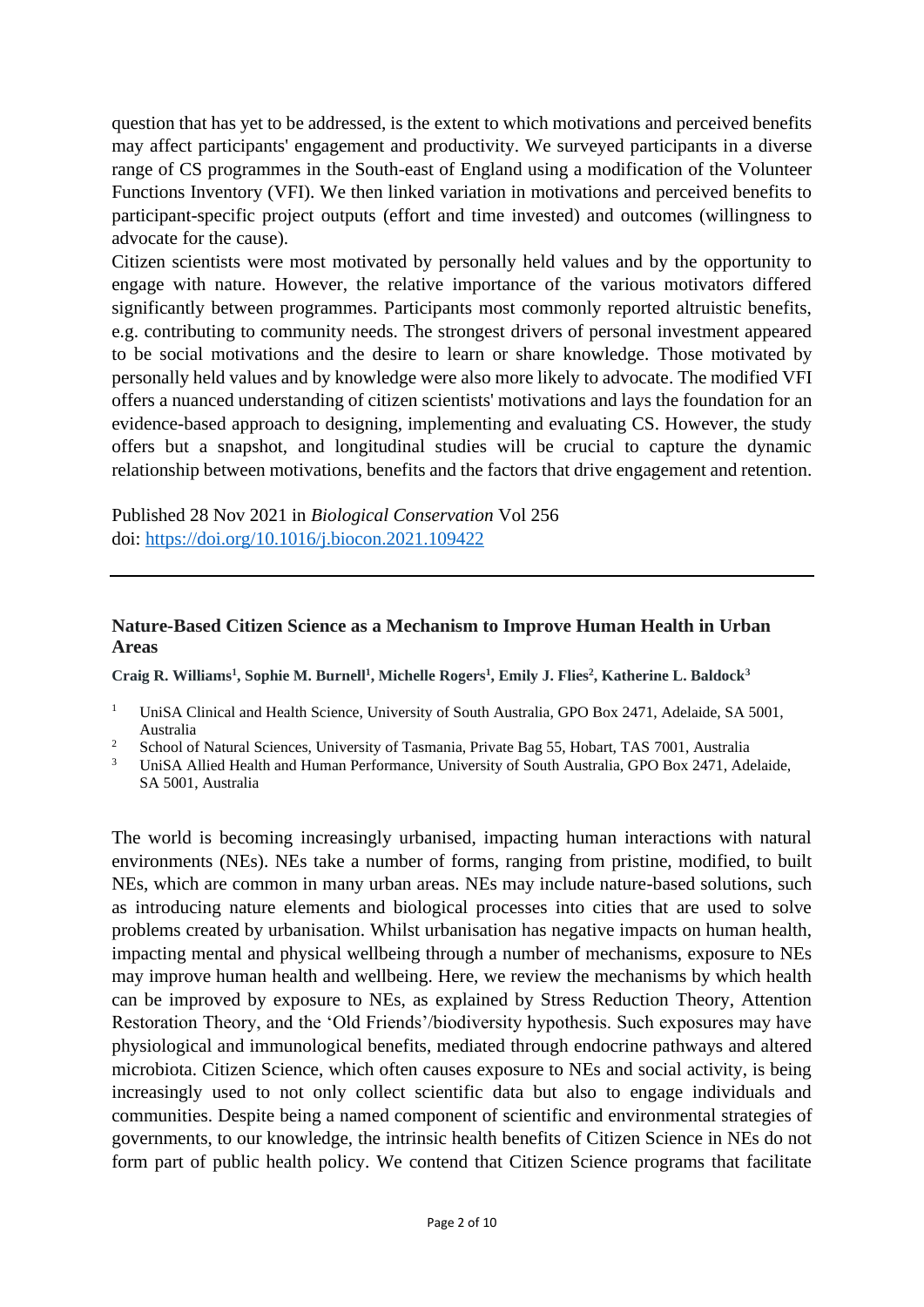exposure to NEs in urban areas may represent an important public health policy advance.

Published Dec 2021 in *Int. J. Environ. Res. Public Health* Vol 19:68 doi:<https://doi.org/10.3390/ijerph19010068> (Open Access)

# **Quality Characteristics for User-Generated Content**

#### **Jiri MUSTO and Ajantha DAHANAYAKE**

<sup>1</sup> Lappeenranta-Lahti University of Technology LUT, Lappeenranta, Finland

Today, vast amounts of data are collected from the internet, and the general public generates most data using social networks. There is a need to have a comprehensive approach to characterize the quality of such user-generated data collection from the internet. The data quality characteristics accepted among database and computer science communities have definitions that are not domainspecific. Therefore, there is no clear understanding of the data quality characteristics specific to user-generated content. This research examines different user-generated content platforms against the general data quality characteristics to determine which quality characteristics are essential for user-generated content. The research contributes to a list of definitions of those data quality characteristics specific to user-generated content. These definitions help identify quality characteristics useful for user-generated content platforms and their implementations. The quality of the content of Atlas of Living Australia, Twitter, YouTube, Wikipedia, and WalkingPaths is evaluated to assess the essence of the quality characteristics defined in this research.

Published in *Information Modelling and Knowledge Bases XXXIII Tropmann-Frick et al Ed* doi:<https://doi.org/10.3233/FAIA210490> (Open Access)

#### **EchidnaCSI: Engaging the public in research and conservation of the short-beaked echidna**

**Tahlia Perry, Alan Stenhouse, Isabella Wilson, Imma Perfetto, Michael W. McKelvey, Michelle Coulson, Rachel A. Ankeny, Peggy D. Rismiller, and Frank Grützner**

- <sup>1</sup> The Environment Institute, School of Biological Sciences, University of Adelaide, Adelaide, SA 5005, Australia;
- <sup>2</sup> Public Engagement in Science and Technology Adelaide Research Cluster, University of Adelaide, Adelaide, SA 5005, Australia;
- <sup>3</sup> Pelican Lagoon Research and Wildlife Centre, Penneshaw, SA 5222, Australia;<br><sup>4</sup> Sebesi of Universities, University of Adelaide, Adelaide, SA 5005, Australia;
- School of Humanities, University of Adelaide, Adelaide, SA 5005, Australia

The short-beaked echidna is an iconic Australian animal and the most-widespread native mammal, inhabiting diverse environments. The cryptic nature of echidnas has limited research into their ecology in most areas; however, from the well-researched and endangered Kangaroo Island echidna population, we understand that the threats include habitat loss, roads, and invasive species. To obtain more information about echidnas Australia-wide, we established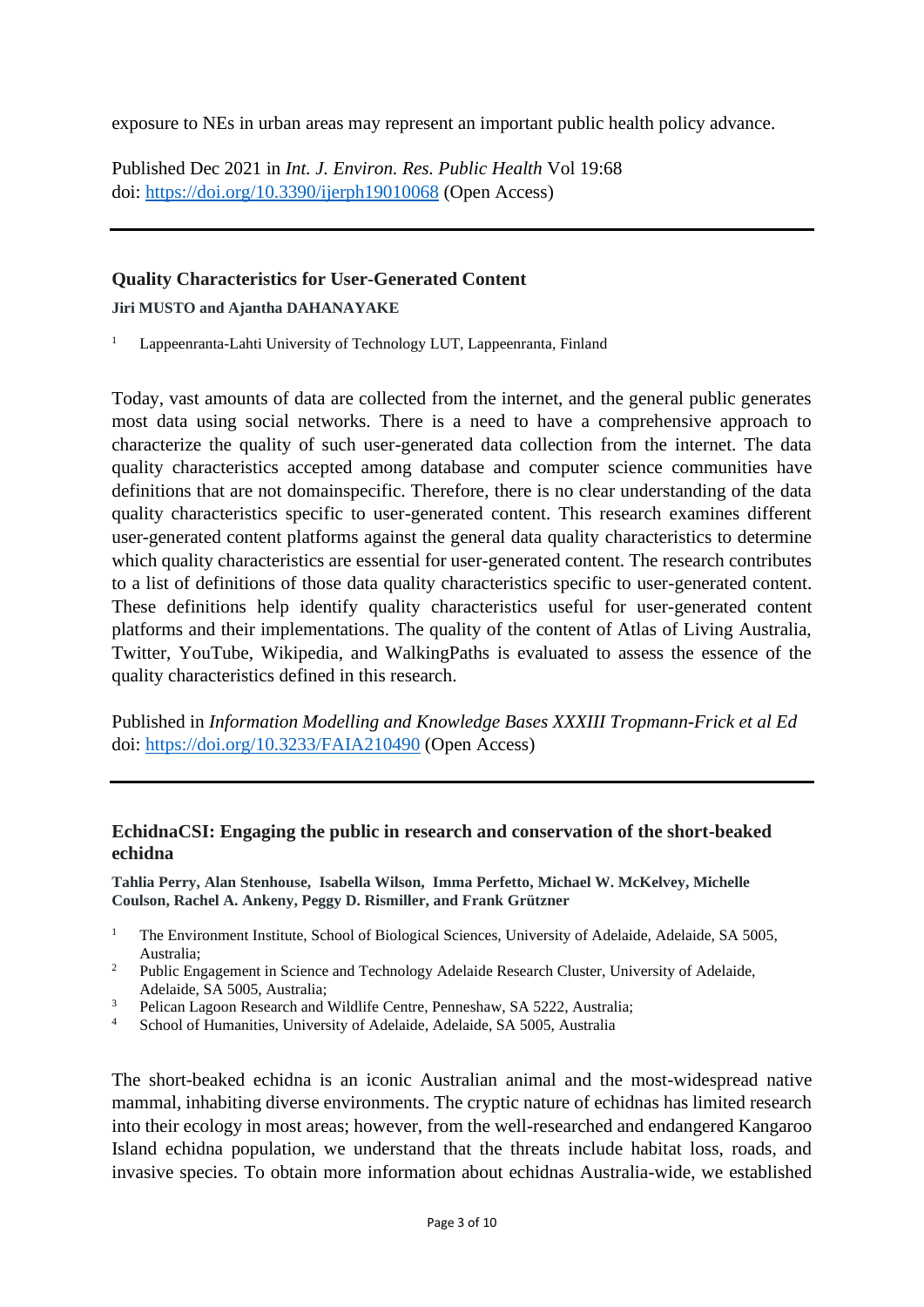the Echidna Conservation Science Initiative (EchidnaCSI) citizen science project. EchidnaCSI calls on members of the public to submit photographs of wild echidnas and learn to identify and collect echidna scats for molecular analysis. To facilitate participation, we developed a smartphone application as well as ongoing social and traditional media activities and community events. In 3 y, more than 9,000 members of the public have downloaded the EchidnaCSI app, collecting 400 scats and submitting over 8,000 sightings of echidnas from across Australia. A subset of submitted scat samples were subjected to DNA extraction and PCR, which validated the approach of using citizen science for scat collection and viability for molecular analysis. To assess the impact of the project through public participation, we surveyed our participants ( $n = 944$ ) to understand their demographics and motivations for engagement. Survey results also revealed that EchidnaCSI served as a gateway into citizen science more generally for many participants. EchidnaCSI demonstrates the potential for using citizen science approaches to collect high-quality data and material from a cryptic species over a very large geographic area and the considerable engagement value of citizen science research.

Published Feb 1 2022 in *Proc. Natl. Acad. Sci. U.S.A.* 119 (5) e2108826119 doi:<https://doi.org/10.1073/pnas.2108826119>

# **A Citizen Science Community of Practice: Relational Patterns Contributing to Shared Practice**

**Carla Sbrocchi<sup>1</sup> , Gretta Pecl<sup>2</sup> , Ingrid van Putten<sup>3</sup> , Philip Roetman<sup>4</sup>**

- <sup>1</sup> University of Technology Sydney
- <sup>2</sup> University of Tasmania;<br> $\frac{3}{2}$  CSIDO:
- $rac{3}{4}$  CSIRO;
- <sup>4</sup> University of South Australia

Citizen science networks are a recent global phenomenon, with associated communities of practice that have emerged to support growth in the field and the development of practices. Effective communities of practice are dependent on the interactions from the social network underpinning the community. We examined the Australian citizen science practitioner network, using a combined social network analysis and survey approach. Our goal was to understand the structure and characteristics of this network, to establish who participates in this network, where and how interactions occur, and explore what participation achieves for the users. The Australian citizen science practitioner network has benefited from face-to-face citizen science events to make important connections that have been leveraged to benefit other working relationships and positive outcomes, especially for early-career practitioners and women within the network. How the community of practice continues to navigate successful knowledge exchange across society and science, whether through interactions in face-to-face or virtual settings, will need to be addressed as the community continues to grow in scope and size. In particular, the network will need to consider supporting key individuals who play important bridging functions across the citizen science practitioner network. The emergence of transdisciplinarity amongst those working in citizen science is a promising property of this learning community that is worth working strategically to maintain.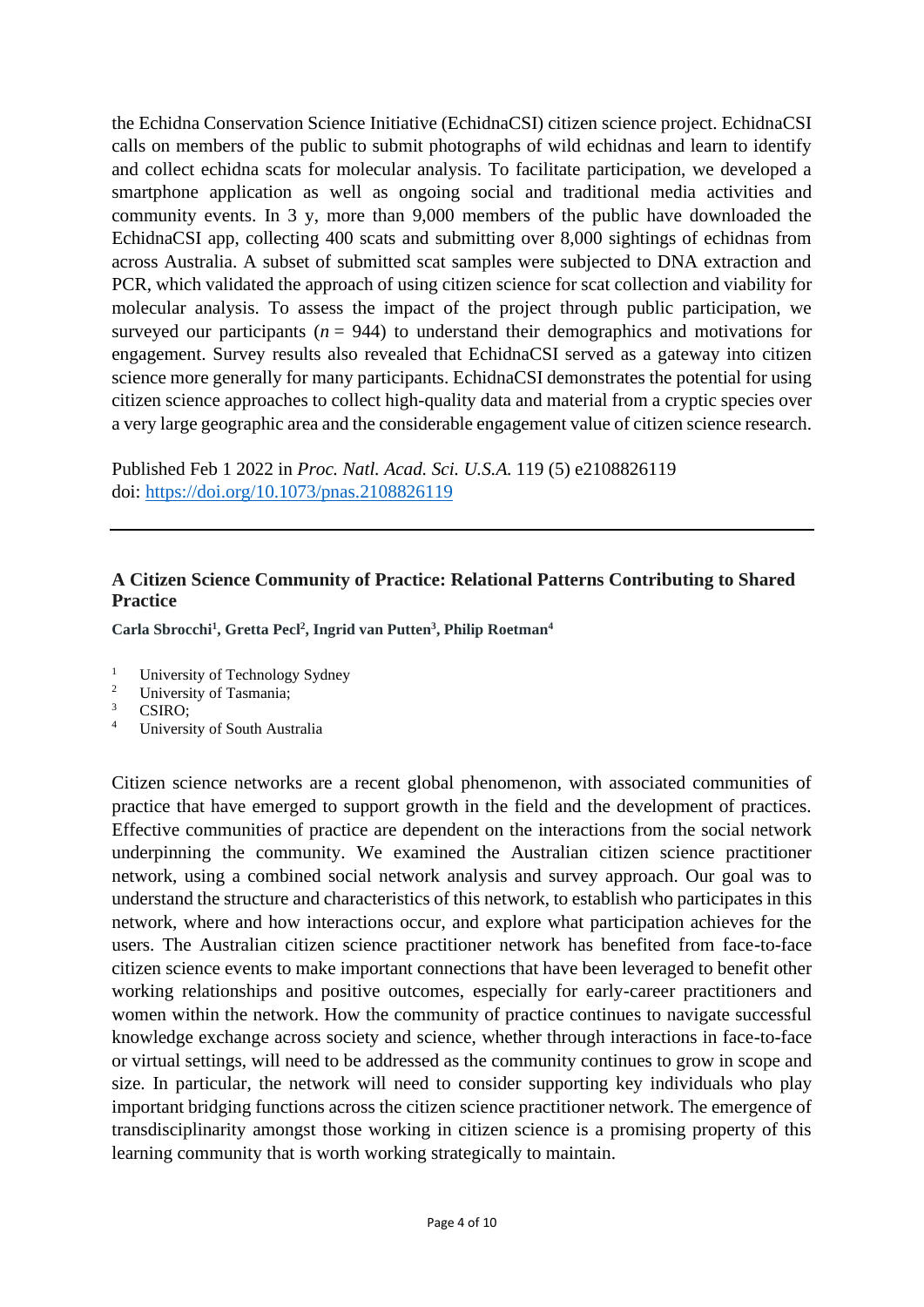# **COVID restrictions impact wildlife monitoring in Australia**

Alan Stenhouse<sup>1</sup>, Tahlia Perry<sup>1,2</sup>, Frank Grützner<sup>1,2</sup>, Peggy Rismiller<sup>1</sup>, Lian Pin Koh<sup>3</sup>, Megan Lewis<sup>1,2</sup>

<sup>1</sup> School of Biological Sciences, University of Adelaide, Adelaide, SA 5005, Australia<sup>2</sup>

<sup>2</sup> The Environment Institute, University of Adelaide, Adelaide, SA 5005, Australia<sup>3</sup>

<sup>3</sup> Department of Biological Sciences, National University of Singapore, Singapore, Singapore

The global COVID-19 pandemic has imposed restrictions on people's movement, work and access to places at multiple international, national and sub-national scales. We need a better understanding of how the varied restrictions have impacted wildlife monitoring as gaps in data continuity caused by these disruptions may limit future data use and analysis.

To assess the effect of different levels of COVID-19 restrictions on both citizen science and traditional wildlife monitoring, we analyse observational records of a widespread and iconic monotreme, the Australian short-beaked echidna (*Tachyglossus aculeatus*), in three states of Australia. We compare citizen science to observations from biodiversity data repositories across the three states by analysing numbers of observations, coverage in protected areas, and geographic distribution using an index of remoteness and accessibility. We analyse the effect of restriction levels by comparing these data from each restriction level in 2020 with corresponding periods in 2018–2019.

Our results indicate that stricter and longer restrictions reduced numbers of scientific observations while citizen science showed few effects, though there is much variation due to differences in restriction levels in each state. Geographic distribution and coverage of protected and non-protected areas were also reduced for scientific monitoring while citizen science observations were little affected.

This study shows that citizen science can continue to record accurate and widely distributed species observational data, despite pandemic restrictions, and thus demonstrates the potential value of citizen science to other researchers who require reliable data during periods of disruption.

Published Feb 4 2022 in *Biological Conservation* Vol 267: 109470 doi:<https://doi.org/10.1016/j.biocon.2022.109470> (Open Access)

#### **Using citizen science to test for acoustic niche partitioning in frogs**

**Slade Allen-Ankins and Lin Schwarzkopf**

<sup>1</sup> College of Science and Engineering, James Cook University, Townsville, QLD, 4811, Australia

The acoustic niche hypothesis proposes that to avoid interference with breeding signals, vocal species should evolve to partition acoustic space, minimising similarity with co-occurring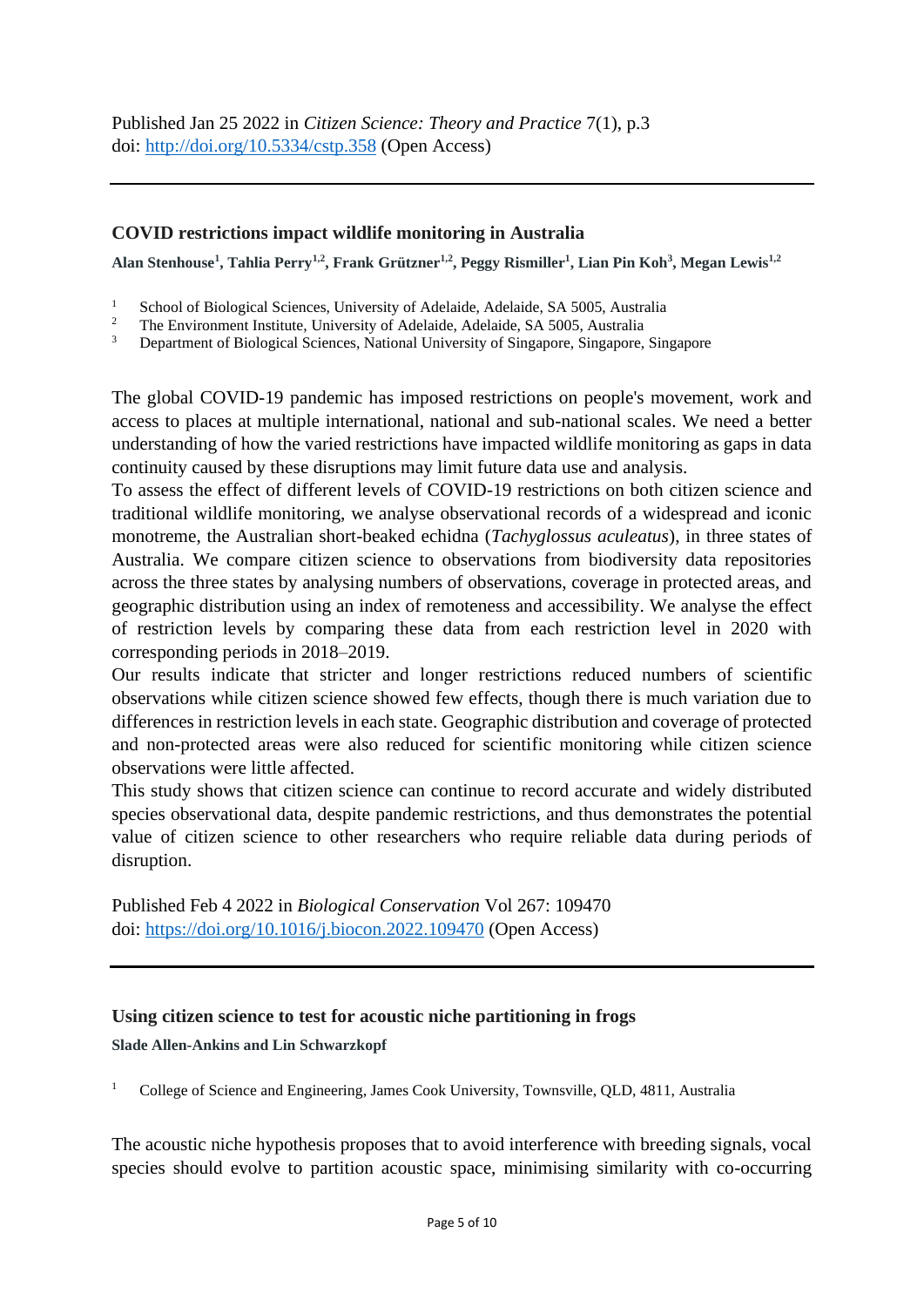signals. Tests of the acoustic niche hypothesis are typically conducted using a single assemblage, with mixed outcomes, but if the process is evolutionarily important, a pattern of reduced acoustic competition should emerge, on average, over many communities. Using a continental-scale dataset derived from audio recordings collected by citizen scientists, we show that frogs do partition acoustic space. Differences in calls were predominately caused by differences in spectral, rather than temporal, features. Specifically, the 90% frequency bandwidths of observed frog assemblages overlapped less than expected, and there was greater distance between dominant frequencies than expected. To our knowledge, this study is the first to use null models to test for acoustic niche partitioning over a large geographic scale.

Published Feb 14 2022 in *Scientific Reports* volume 12, Article number: 2447 doi:<https://doi.org/10.1038/s41598-022-06396-0> (Open Access)

## **Tag Frequency Difference: Rapid estimation of image set relevance for species occurrence data using general-purpose image classifiers**

**Hannah M. Burke<sup>1</sup> , Reid Tingley<sup>2</sup> , Alan Dorin<sup>1</sup>**

<sup>2</sup> School of Biological Sciences, Monash University, Clayton 3800, VIC, Australia

iEcology is used to supplement traditional ecological data by sourcing large quantities of media from the internet. Images and their metadata are widely available online and can provide information on species occurrence, behaviour and visible traits. However, this data is inherently noisy and data quality varies significantly between sources. Many iEcology studies utilise data from a single source for simplicity and efficiency. Hence, a tool to compare the suitability of different media sources in addressing a particular research question is needed.

We provide a simple, novel way to estimate the fraction of images within multiple unverified datasets that potentially depict a specified target fauna. Our method, the Sum of Tag Frequency Differences (STFD), uses any pretrained, general-purpose image classifier. One of the method's innovations is that it does not require training the classifier to recognise the target fauna. Instead, STFD analyses the frequency of the generic text-tags returned by a classifier for multiple datasets and compares them to the corresponding frequencies of an authoritative image dataset that depicts only the target organism. From this comparison, STFD allows us to deduce the fraction of images of the target in unverified datasets.

To validate the STFD approach, we processed images from five sources: Flickr, iNaturalist, Instagram, Reddit and Twitter. For each media source, we conducted an STFD analysis of three fauna invasive to Australia: Cane toads (Rhinella marina), German wasps (Vespula germanica), and the higher-level colloquial taxonomic classification, "wild rabbits". We found the STFD provided an accurate assessment of image source relevance across all data sources and target organisms. This was demonstrated by the consistent, very strong correlation (toads  $r \ge 0.97$ , wasps r ≥0.95, wild rabbits≥ 0.95) between STFD predictions, and the fraction of target images in a source dataset observed by a human expert.

<sup>&</sup>lt;sup>1</sup> Computational and Collective Intelligence Group, Department of Data Science and AI, Faculty of Information Technology, Monash University, Clayton 3800, VIC, Australia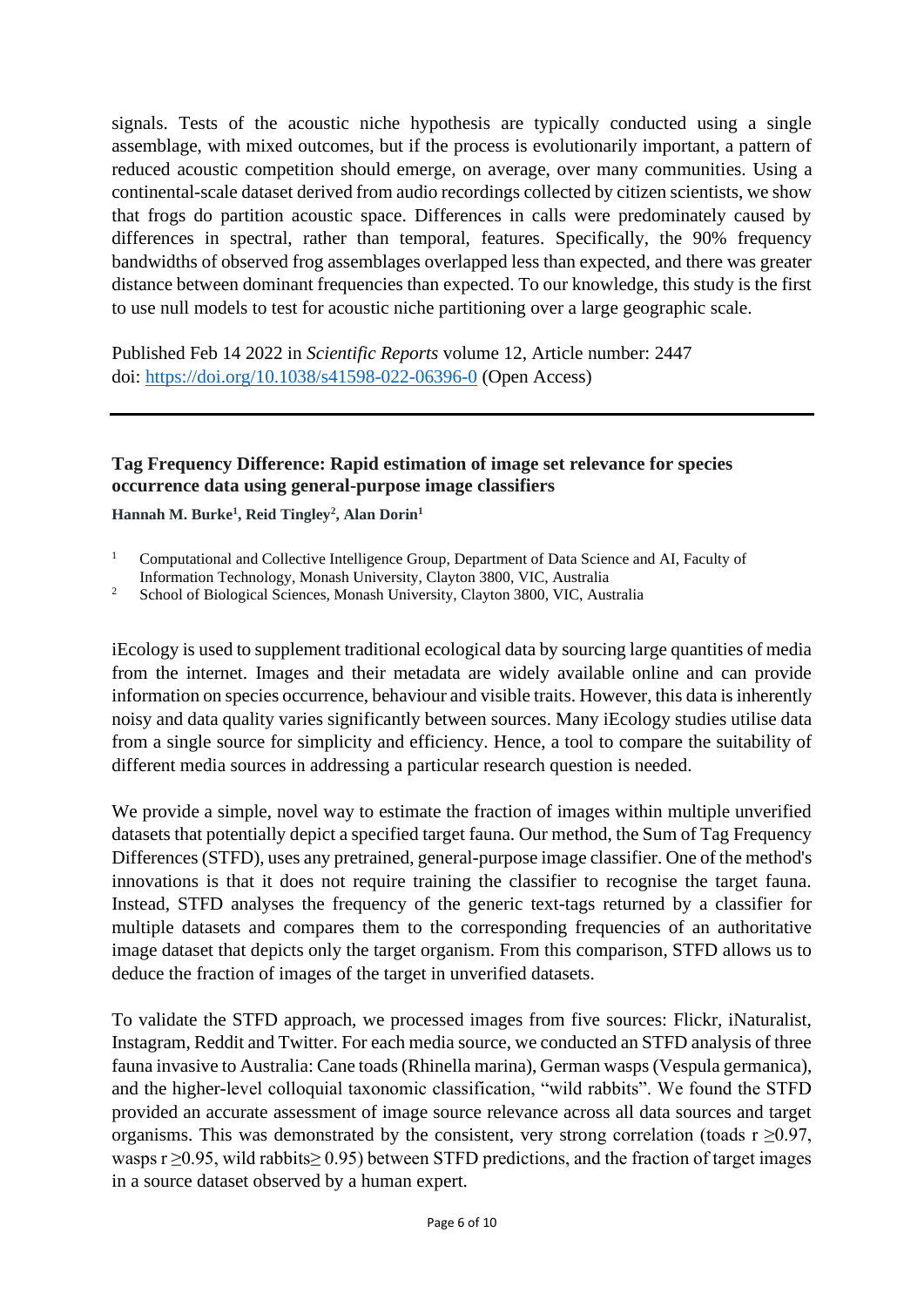The STFD provides a low-cost, simple and accurate comparison of the relevance of online image sources to specific fauna for iEcology applications. It does not require expertise in machine learning or training neural-network species-specific classifiers. The method enables researchers to assess multiple image sources to select those warranting detailed investigation for the development of tools for web-scraping, citizen science campaigns, further monitoring or analysis.

Published Feb 14 2022 in *Ecological Informatics* volume 69: 101598 doi:<https://doi.org/10.1016/j.ecoinf.2022.101598>

# **Citizen science reveals current distribution, predicted habitat suitability and resource requirements of the introduced African Carder Bee** *Pseudoanthidium* **(***Immanthidium***) repetitum in Australia**

**Keeley Dart, Tanya Latty & Aaron Greenville**

<sup>1</sup> School of Life and Environmental Sciences, University of Sydney, Sydney, Australia, and Sydney Institute of Agriculture, Sydney, Australia

The introduction of non-native bee species is a major driver of ecosystem change resulting in the spread of non-native weeds, alterations to plant-pollinator interactions and competition with native species for food and nesting resources. Our lack of ecological information for many nonnative organisms hinders our ability to understand the impacts of species introductions. This is often compounded by the Wallacean Shortfall—a lack of adequate knowledge of a species' distribution in geographic space. In Australia, the African carder bee (Pseudoanthidium (Immanthidium) repetitum) was first observed in 2000 and has since become one of the most common bees in some regions. Despite its rapid population increase and range expansion, little is known about the ecology or distribution of P. repetitum. In this study, we determine the flower preferences, current distribution and predicted areas at risk of future invasion of P. repetitum using opportunistic data collected from citizen science websites, social media and museum records. We found that the current distribution of P. repetitum in Australia encompasses approximately 332,000 km2 concentrated along the eastern coast. We found considerable suitable habitat outside the current distribution including biodiversity hotspots and world heritage listed natural areas. Pseudoanthidium repetitum foraged on a wide range of plants from many families and can thus be classified as a generalist forager (polylectic). Our results suggest that P. repetitum is well suited for continued expansion in coastal Australia. Our results demonstrate the effective application of opportunistic data in overcoming knowledge gaps in species ecology and modelling of introduced species distribution.

Published Feb 23 2022 in *Biological Invasions* doi:<https://doi.org/10.1007/s10530-022-02753-2> (Open Access)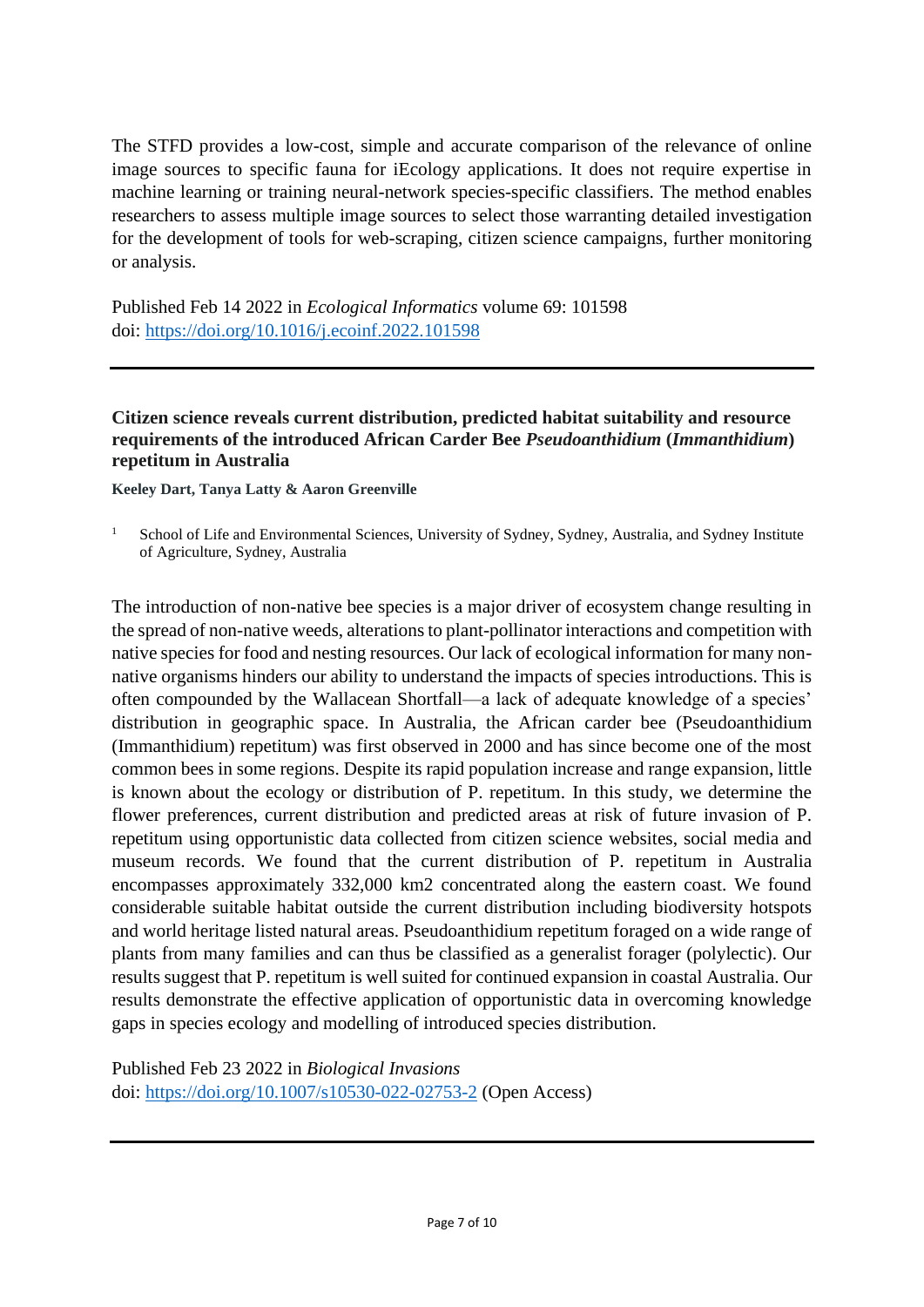# **Methodological Diversity in Citizen Science Mosquito Surveillance: A Scoping Review**

**Sousa, L.B.<sup>1</sup> , Craig, A.<sup>2</sup> , Chitkara, U.<sup>2</sup> , Fricker, S.<sup>1</sup> , Webb, C.<sup>3</sup> , Williams, C.<sup>1</sup> and Baldock, K.<sup>1</sup>**

- <sup>1</sup> University of South Australia<br><sup>2</sup> University of New South Wel
- <sup>2</sup> University of New South Wales<br> $\frac{3}{2}$  University of Sydney
- University of Sydney

Global concern regarding mosquito-borne disease emergence and re-emergence has driven the development of citizen science mosquito surveillance initiatives. Although these initiatives have shown great potential to assist local health authorities, ensuring outcomes are translatable to improved public health policy and practice remains challenging. Here we present a summary of citizen science mosquito surveillance programs worldwide, their focus, strategies, and outcomes, with a view to how best to apply this approach in their local areas. A scoping review of studies and reports was conducted through systematic search on electronic databases (Scopus, PubMed, Web of Science, and Google Scholar), grey literature, and other documents listed in the references of selected articles. A total of 33 citizen science studies included in this review described 29 citizen science mosquito surveillance projects operating in 16 countries, besides three programs with wide geographic coverage. The selected programs focused on different strategies and methods according to their local and national contextual needs. The majority of the programs reported being free or low in cost, and amenable to participants. Also, citizen scientists valued the opportunity to actively contribute to a scientific activity in which they saw value. Local and national programs have been successful in involving the broader public and yielding data on mosquito populations. However, to ensure the best public health outcomes, sustainability, and scalability, there is a need to continue engaging with stakeholders, including community members, researchers, public health agents, industry, and policymakers, and to bridge existing collaborations across different sectors.

Published Feb 23 2022 in *Citizen Science: Theory and Practice,* Vol 7(1): 8 doi:<http://doi.org/10.5334/cstp.469> (Open Access)

#### **Facilitating Conservation Progress**

**Tim R. New<sup>1</sup>**

<sup>1</sup> Department of Ecology, Environment and Evolution La Trobe University, Bundoora, Australia

Promoting insect conservation in Australia depends on wider appreciation of insect variety, importance and vulnerability, and that their conservation cannot be pursued comprehensively by professional scientists alone, or by the current financial and other logistic resources available, or that are likely to become available. Continually increased interest and appreciation from the wider populace, including young people, is a key component of rendering insect conservation both socially acceptable and potentially successful. Examples of 'citizen science' involvement in insect surveys and related conservation activities have already done much to increase and stimulate conservation in Australia, with attention both to diversity and individual 'flagship' species major contributions toward that objective. They are discussed in the context of increasing awareness of insect diversity and understanding the richness and vulnerability of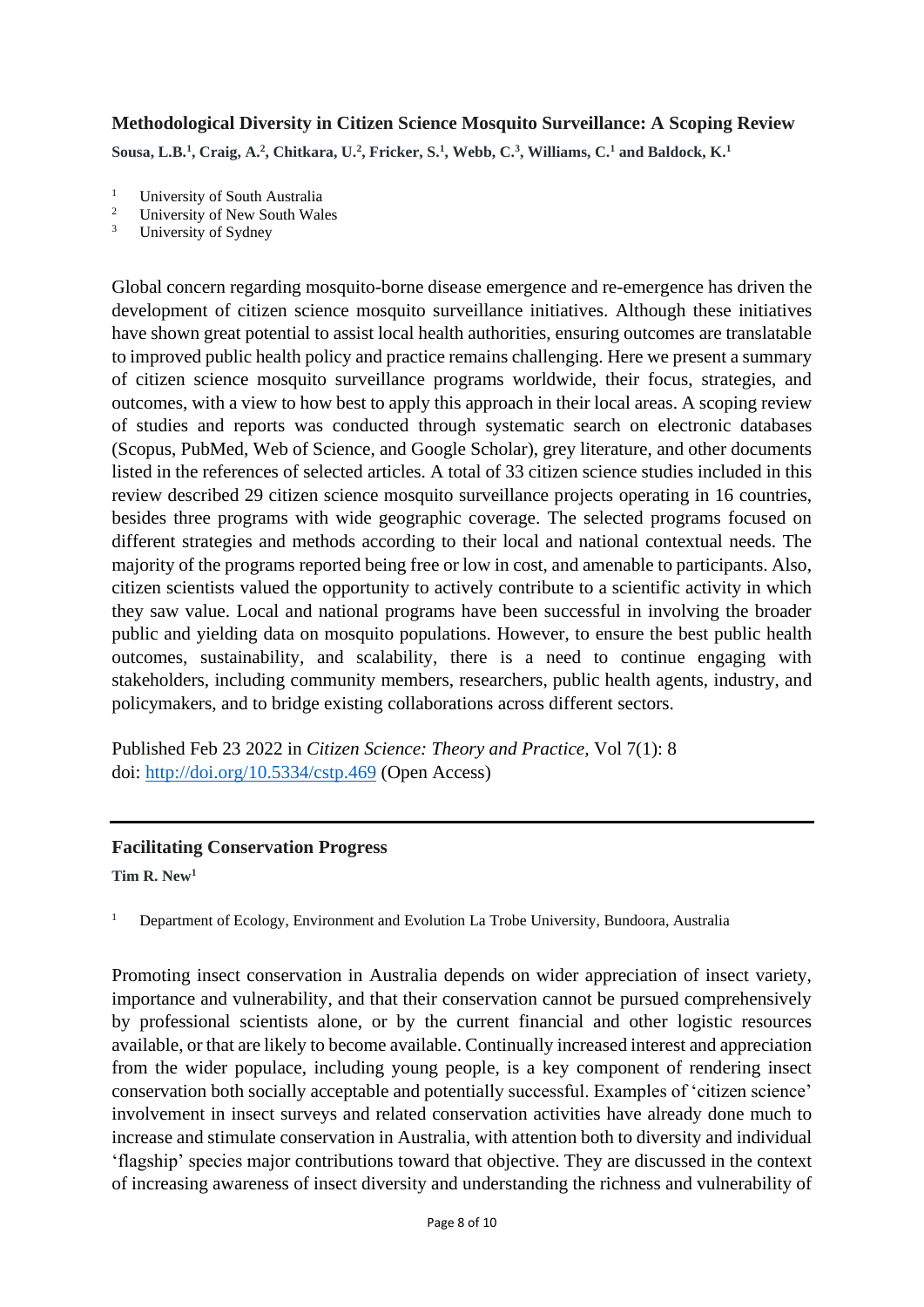numerous native taxa and their restricted environments, whilst acknowledging that information on insect richness and ecology is still far from complete.

Published Jan 2022 in *Insect Diversity, Declines and Conservation in Australia* pp 163-189 (Fascinating Life Sciences. Springer, Cham) doi: [https://doi.org/10.1007/978-3-030-90134-9\\_9](https://doi.org/10.1007/978-3-030-90134-9_9)

**Is conscientious beachcombing the key to 'unlock' marine plastic pollution trends through citizen science? A case study from Cockburn Sound, Western Australia**

**Linda Davies<sup>1</sup> , Annabeth Kemp<sup>1</sup> , Claire O'Loughlin1,2, Dylan Korczynskyj<sup>1</sup>**

<sup>2</sup> Ocean Remedy, South Fremantle, Western Australia, Australia

Despite the global implementation of plastic waste reduction policies and bans on single use plastics (SuPs), their effectiveness for protecting marine ecosystems remains unclear. Frequent monitoring could confirm policy effectiveness, but this is difficult due to resourcing and logistic constraints. This study tested a 'beach litter' beachcombing citizen science approach that could overcome some constraints. Between November 2018 and January 2021, 168 beach visits led to the collection of 12,659 pieces of litter from a beach in Western Australia. Litter was predominantly plastic (87%) and mostly associated with fishing/boating (34%). Significant reductions in six types of litter, including fishing/boating items, balloons, and straws were detected and four coincided with local government waste mitigation measures. We show potential to harness conscientious beachcombers as citizen scientists to help evaluate plastic policy impact. Furthermore, we propose how to harness this effort and increase spatial and temporal coverage of marine plastic pollution monitoring.

Published 9 Mar 2022 in *Marine Pollution Bulletin*, Vol 177: 113519 doi:<https://doi.org/10.1016/j.marpolbul.2022.113519>

#### **Many cameras make light work: opportunistic photographs of rare species in iNaturalist complement structured surveys of reef fish to better understand species richness**

**Christopher J. Roberts, Adriana Vergés, Corey T. Callaghan & Alistair G. B. Poore**

Citizen science is on the rise, with growing numbers of initiatives, participants and increasing interest from the broader scientific community. iNaturalist is an example of a successful citizen science platform that enables users to opportunistically capture and share biodiversity

<sup>&</sup>lt;sup>1</sup> The University of Notre Dame Australia, Faculty of Arts and Sciences, Business and Law, National School of Arts and Sciences, Fremantle, Perth, Western Australia, Australia

<sup>&</sup>lt;sup>1</sup> Centre for Marine Science and Innovation, School of Biological, Earth and Environmental Sciences, UNSW Sydney, Sydney, NSW, Australia

<sup>&</sup>lt;sup>2</sup> Ecology & Evolution Research Centre, School of Biological, Earth and Environmental Sciences, UNSW Sydney, Sydney, NSW, Australia